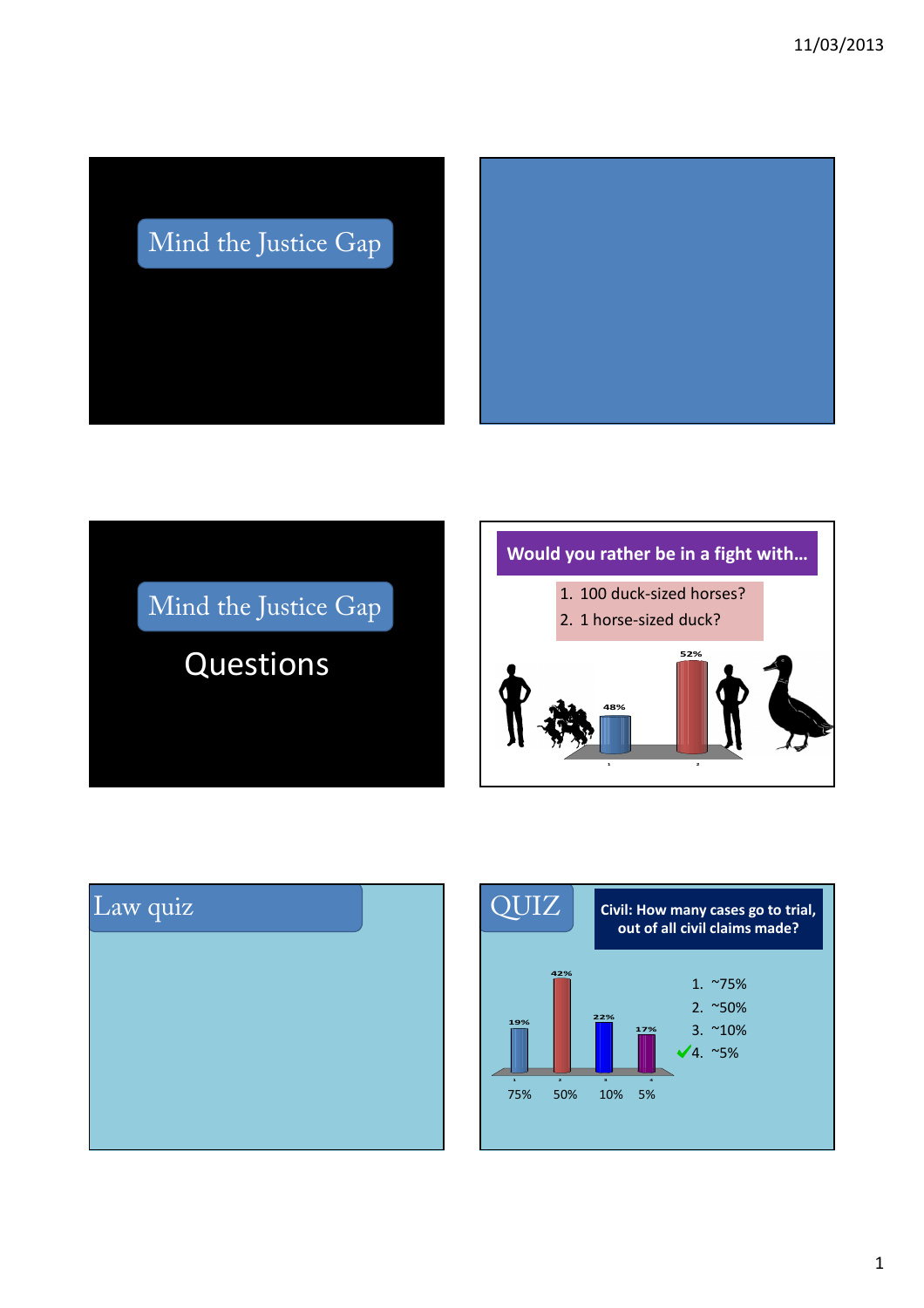## Alternatives to going to trial:

- Out of court settlement (one party offers an amount of money to the other party to drop the claim)
- ADR: Alternative dispute resolution (such as arbitration, where both sides agree to abide by the decision of an arbitrator, or mediation, where a mediator helps the parties to try and reach a compromise)



## Ownership:

- An essential element of ownership is the ability to transfer your right to ownership.
- If you can own your own body, then you can also sell it to someone else.
- The law does not recognise ownership of human beings, so such a transaction would be invalid.



## Theft:

- The definition of theft (found in the **Theft Act 1968**): - 1. The act (actus reus): = *Appropriation of property that belongs to another* 

- 2. The mindset (mens rea) *= A dishonest state of mind and intention to permanently deprive the other person of it.*

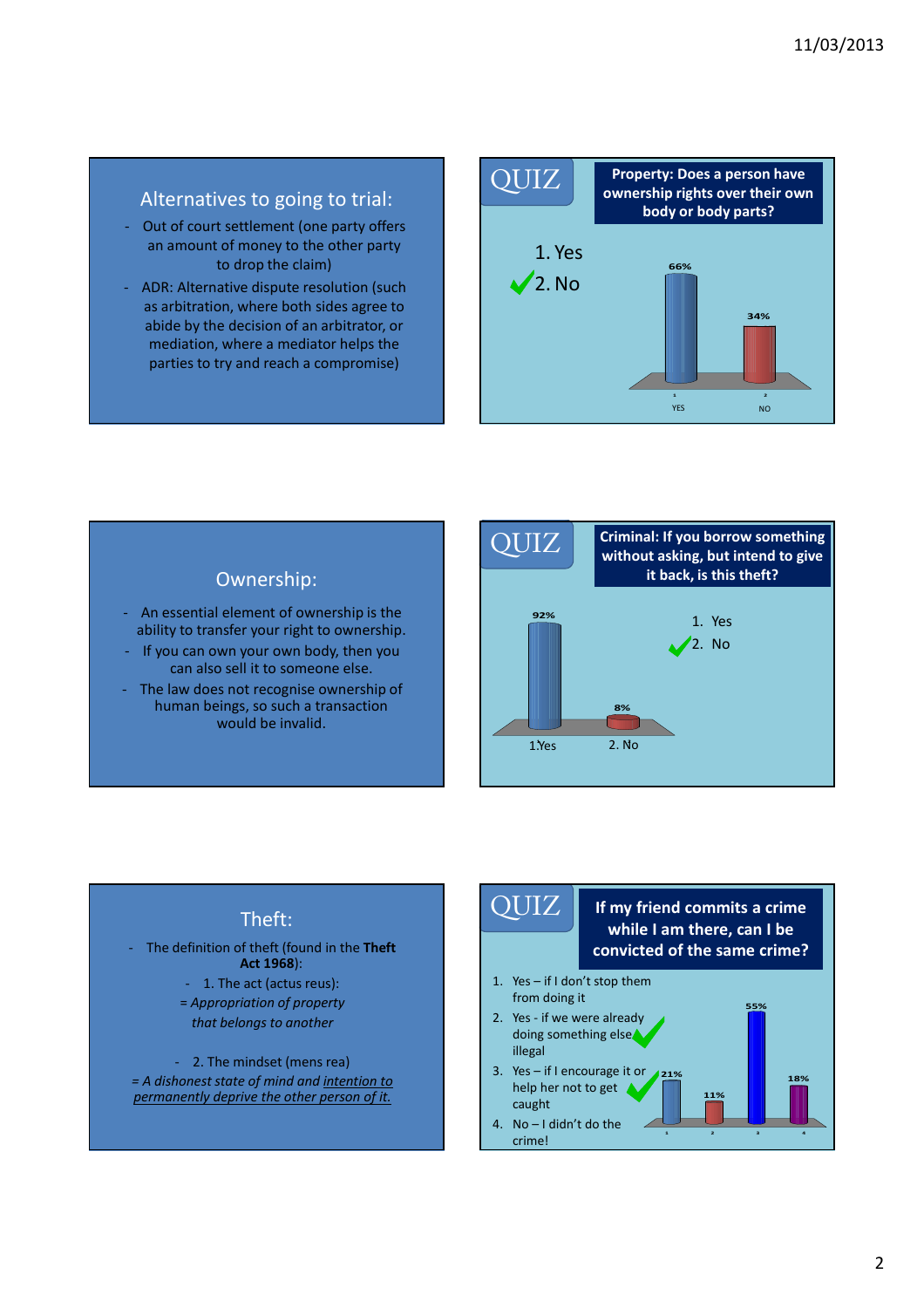







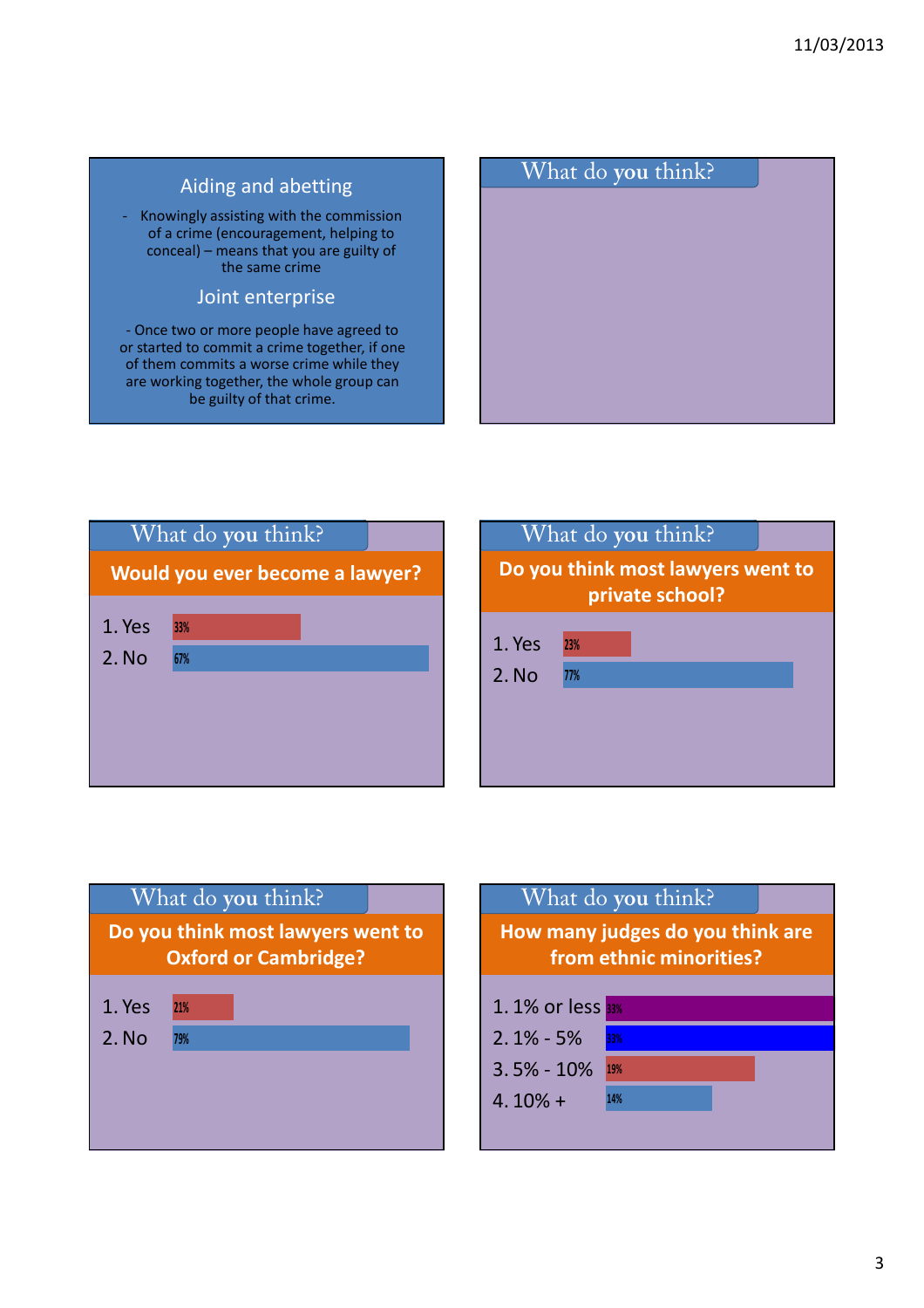







### Thinking like a lawyer

#### **Scenario 1: Balls v The News**

Peter Balls is an international footballer. He is world-famous and a role model to many children and young people. His publicity company has worked hard to ensure that the image of him that has been projected to the media is one of a clean-living and wholesome family man, and he has been quoted as saying that he is "different from other footballers" in this respect.

One day, outside of the football season, he goes to a friend's barbeque and gets drunk in the garden. Some paparazzi hold their cameras over the 6 foot fence and take photos of Peter's drunken and aggressive behaviour. Peter's friends are quite distressed by the photographer's intrusion into their party. Peter seeks to sue the newspaper, which is threatening to publish the photos, for an injunction (to stop the photos being published) and monetary damages for invasion into his private life (under Article 8 of the European Convention of Human Rights: "Everyone has the right to respect for his private and family life")

## Thinking like a lawyer

Scenario 1: Would you grant the injunction and award damages to Peter Balls?

- 1. Yes
- 2. No
- 3. Unsure

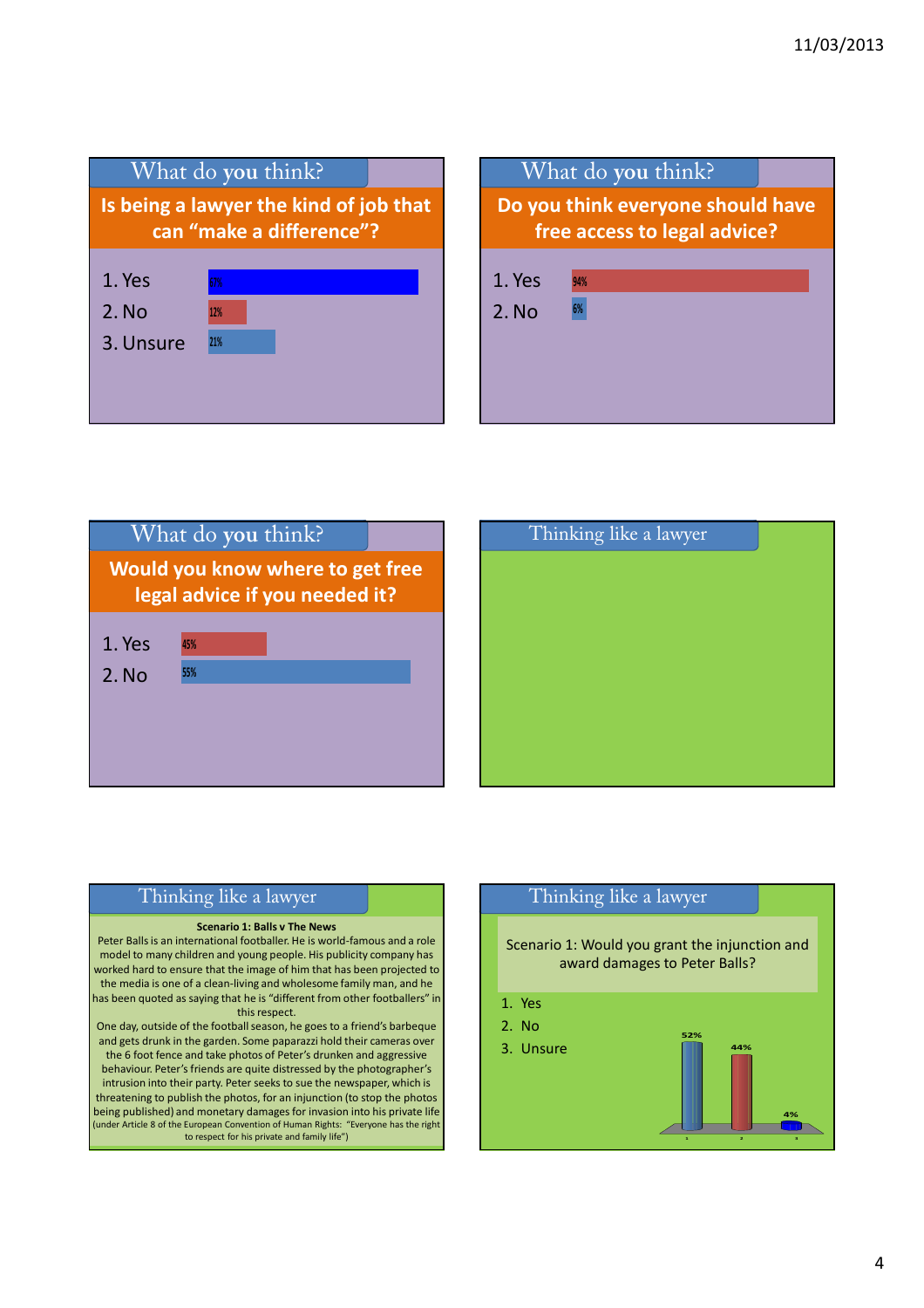## Thinking like a lawyer

#### **Scenario 2: Smith v Jones**

Ray Smith and his wife Flora want to have a child, but unfortunately Flora is infertile. They investigate options for surrogacy and find a woman called Jemima Jones, who agrees to have one of her own eggs, fertilised with Ray's sperm, implanted into her womb, and to carry the baby to term and hand it over to the Smiths when it is born. She signs a legally binding contract, and the Smiths agree to pay her £10,000. Jemima becomes pregnant through artificial insemination. 9 months later when the baby is born, she discovers that she actually cannot bear to part with her new-born daughter and refuses to hand over the child. Ray Smith sues Jemima for custody of his biological child under Family law (the overriding principle of which is the "best interests of the child") Ray and Flora both sue Jemima for breach of contract and want a "specific performance" remedy – that is, they do not want monetary damages but instead want Jemima to perform her duty under the contract and hand over the child.



### Thinking like a lawyer

#### **Scenario 3:** Re A (Children) [2001] 2 WLR 480

This case concerned conjoined twins, Jodie and Mary. The medical evidence indicated that Jodie was the stronger sibling who was sustaining the life of Mary. Mary had only survived birth due to a shared common artery that enabled her sister Jodie to oxygenate blood for both twins. If surgically separated Jodie could live but Mary would die. However, should they have not been separated, it was expected that neither would live past the age of one. The doctors wanted to perform the operation, but the parents refused for religious reasons. The doctors went to court for a declaration that their actions would not be illegal.

The definition of murder is an action done which **- causes a person to die**; and - is done with either the intention to cause serious harm **OR the knowledge that that action will inevitably cause death.**



## Thinking like a lawyer

(Irrespective of what you think *should* be done in this situation:) Do you think the surgical separation of Jodie and Mary was **legal**, given the definition of murder?



## Thinking like a lawyer

You are stopped in the street by 2 policemen who want to search you. **Do you think you would know what they can and cannot do in that situation?**

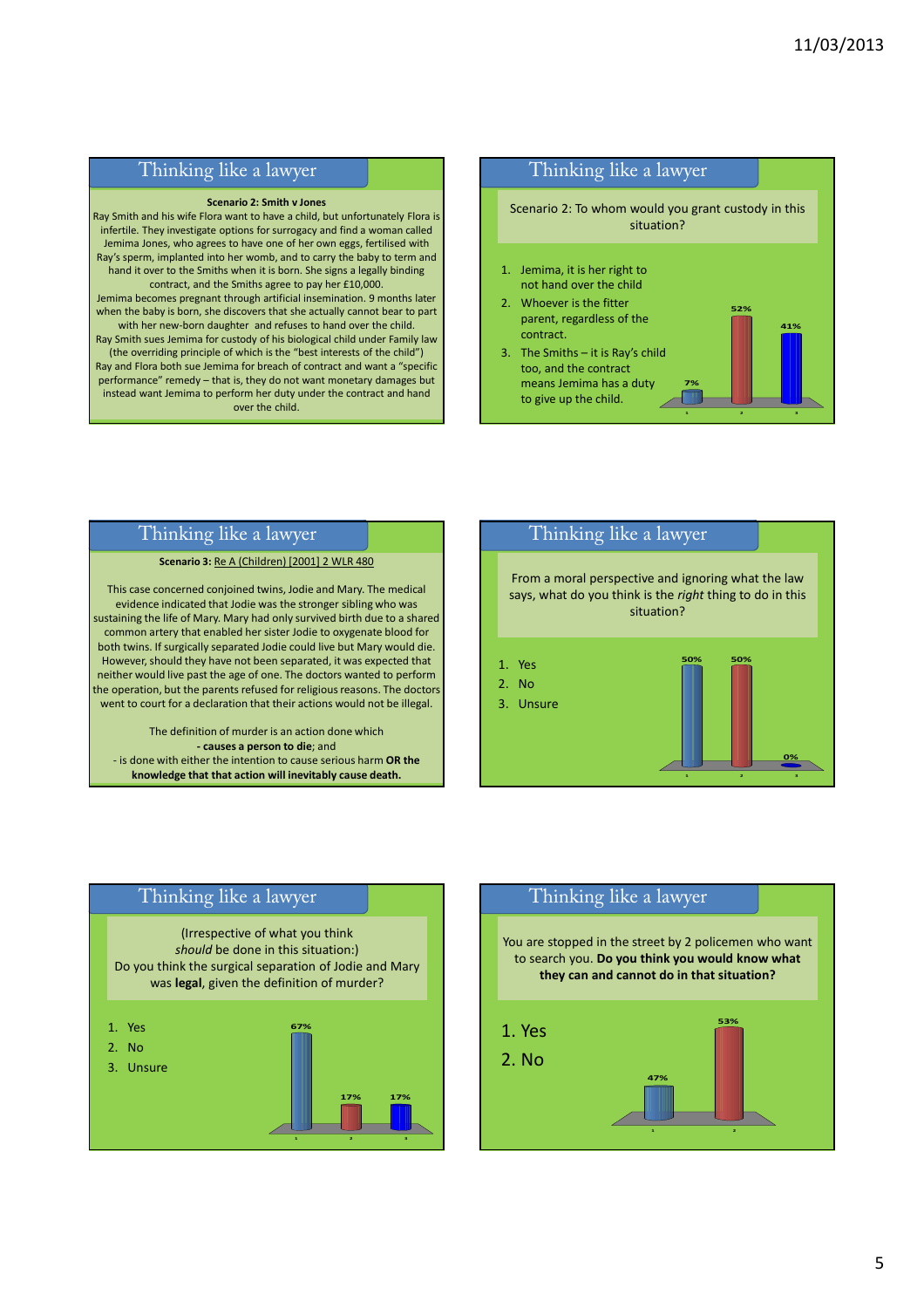## Mind the Justice Gap Mind the Justice Gap

Stop & Search

What information do the police need to give me?



- Their name • the station where they work OR their warrant card OR ID number
- The law under which you have been stopped eg Theft Act, Misuse of Drugs Act, Terrorism Act, Criminal Justice Act
- Your rights
- Why you have been stopped and searched
- Why they chose you
- What they are looking for





## You are the judge in this scenario… Would you grant bail? **67%** 1. Yes





**1 2**